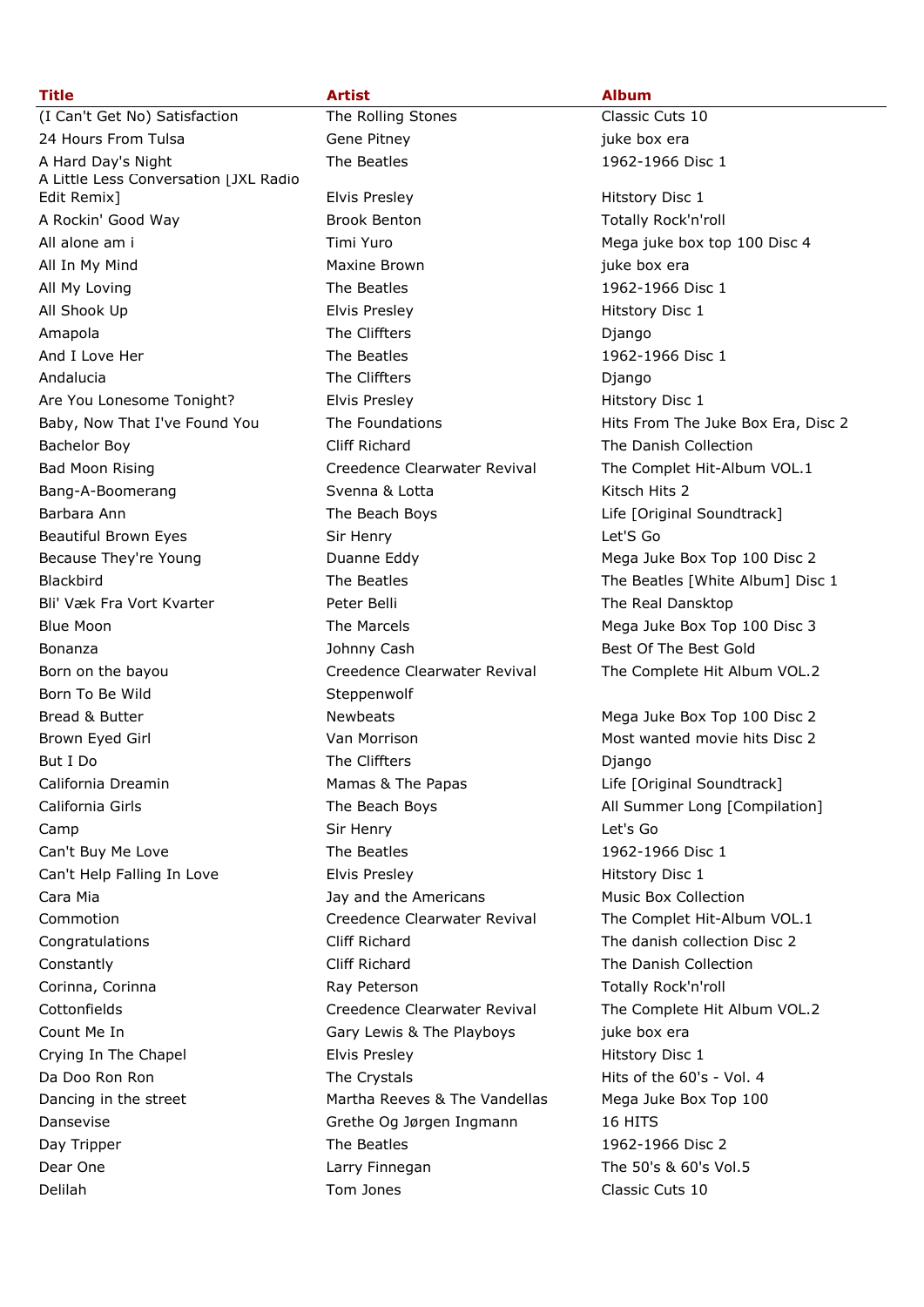How Wonderful To Know The Cliffters The Cliffters and Django

Denise **Randy & The Rainbows** Mega Juke Box Top 100 Det Sa' Præsten Ingenting Om Grethe Og Jørgen Ingmann 16 HITS Devil Woman Cliff Richard & The Shadows The danish collection Disc 2 Django **The Cliffters** Django Django Do you love me **Brian Poole & The Tremeloes** Mega Juke Box Top 100 Do You Wanna Dance **Symme & Lotta** Stenne & Lotta Clairs But Greatest Do You Wanna Dance Cliff Richard The Danish Collection Don't Be Cruel Elvis Presley Hitstory Disc 1 Don't Let Me Be Misunderstood Joe Cocker Joe Cocker - Greatest Hits Don't Worry Baby **The Beach Boys** The Beach Boys All Summer Long [Compilation] Down on the Corner Creedence Clearwater Revival The Complet Hit-Album VOL.1 Dream A Little Dream Of Me The Mama's & The Papa's Reklame Hits Drive My Car The Beatles 1962-1966 Disc 2 Duke Of Earl Gene Chandler Mega Juke Box Top 100 Disc 3 Eight Days A Week The Beatles 1962-1966 Disc 1 Eleanor Rigby **The Beatles** 1962-1966 Disc 2 Everlasting Love **Mega Juke Box Top 100 Disc 3** Love Affair Mega Juke Box Top 100 Disc 3 For Once In My Life Stevie Wonder Fortunate Son **Creedence Clearwater Revival** The Complet Hit-Album VOL.1 From Me To You **The Beatles** 1962-1966 Disc 1 Fun, Fun, Fun The Beach Boys The Beach Boys All Summer Long [Compilation] Gimme a little sign and Brenton Wood and Mega juke box top 100 Disc 4 Girl The Beatles 1962-1966 Disc 2 Good Golly Miss Molly **Creedence Clearwater Revival** The Complet Hit-Album VOL.1 Good Luck Charm **Elvis Presley Elvis Presley Elvis Presley Hitstory Disc 1** Good Vibrations **The Beach Boys** The Beach Boys All Summer Long [Compilation] Green Green Grass Of Home Tom Jones The Legendary Tom Jones Groovy kind of love The Mayne Fontana Mega Juke Box Top 100 Happy Together The Turtles Happy Summer Hits Happy Summer Hits Harlem Shuffle **Bob & Earl** Mega juke box top 100 Disc 4 Have You Ever Seen The Rain **Creedence Clearwater Revival** The Complete Hit Album VOL.2 He Will Break Your Heart **Mega Juke Box Top 100 Disc 3** and Mega Juke Box Top 100 Disc 3 Heartbreak Hotel **Elvis Presley Elvis Presley Hitstory Disc 1** Hello Dolly **Louis Armstrong** Mega Juke Box Top 100 Hello Mary Lou Creedence Clearwater Revival The Complete Hit Album VOL.2 Hello Mary Lou **Ricky Nelson** Ricky Nelson Rock'n Roll Vol. 1 Help Me, Rhonda **The Beach Boys** The Beach Boys All Summer Long [Compilation] Help! The Beatles 1962-1966 Disc 2 He's So Fine The Chiffons The Chiffons The Chiffons Music Box Collection Hey Tonight Creedence Clearwater Revival The Complete Hit Album VOL.2 Hippy hippy shake The Swinging Blue Jeans Mega juke box top 100 Disc 4 His Latest Flame **Elvis Presley Elvis Presley Elvis Presley Hitstory Disc 1** Hound Dog Elvis Presley Hitstory Disc 1 House Of The Rising Sun The Animals The Singles Plus How Do You Do Gerry & The Pacemakers Hits of the 60's - Vol. 4

Dizzy **Tommy Roe** Hits From The Juke Box Era, Disc 2 Song Review: A Greatest Hits Collection [Import Bonus Tracks] Great Balls Of Fire The State of Lerry Lee Lewis The State Rock Around the Clock [Goldies] Hold On I'm Coming The Sam & Dave Hits From The Juke Box Era, Disc 2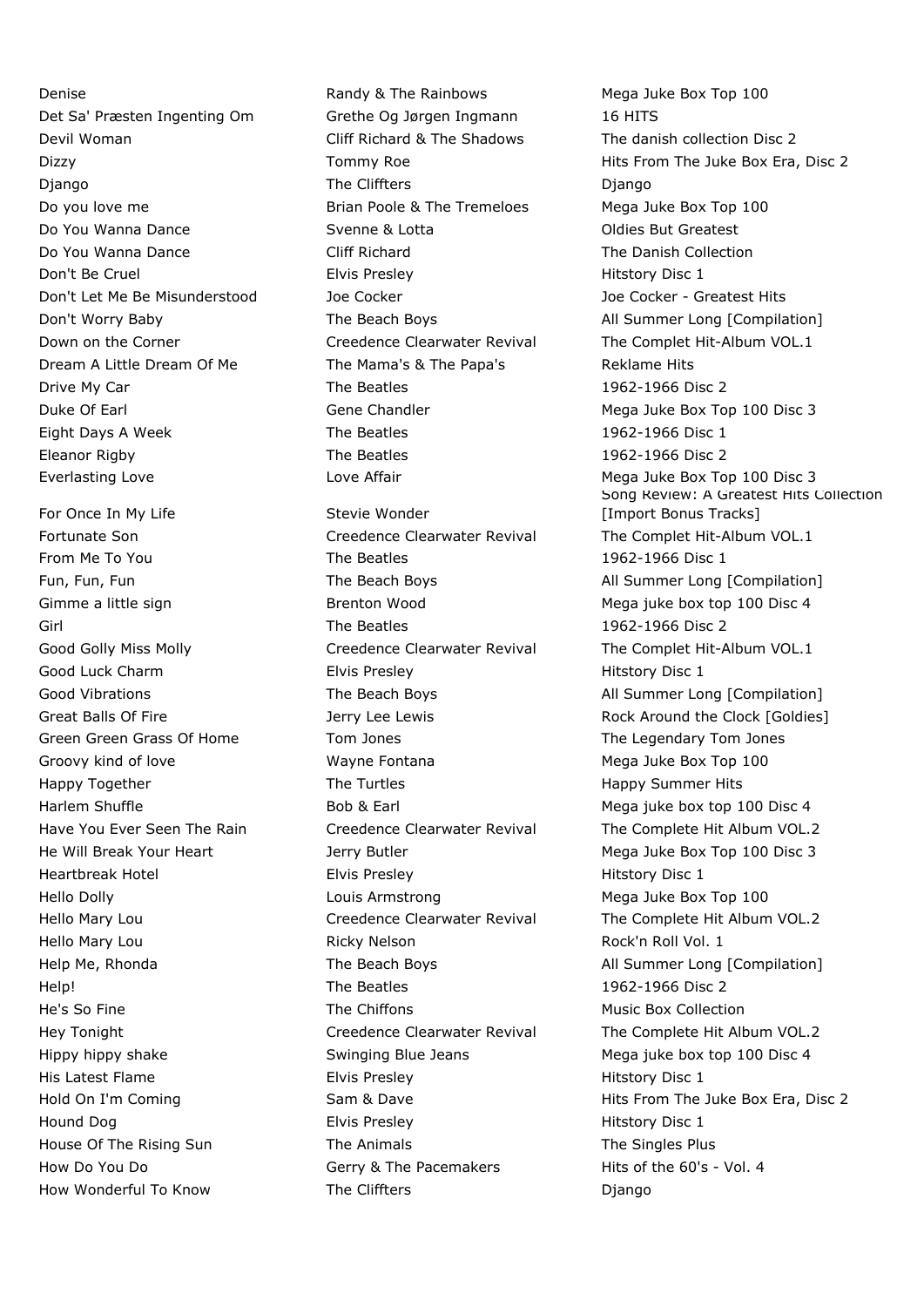Hun Er 16 År I Dag Grethe Og Jørgen Ingmann 16 HITS Hurt **Timi Yuro** Mega Juke Box Top 100 Disc 2 I Can't Ask For Anymore Than You Cliff Richard & The Shadows The danish collection Disc 2 I Can't Stop Loving You **Ray Charles** Mega Juke Box Top 100 Disc 2 I Could Easily Fall (In Love With You) Cliff Richard The Danish Collection I Feel Fine The Beatles 1962-1966 Disc 1 I Feel Good James Brown juke box era I Get Around The Beach Boys The Beach Boys All Summer Long [Compilation] I Heard It Through The Grapevine Creedence Clearwater Revival The Complete Hit Album VOL.2 I Love You Cliff Richard The Danish Collection I Never Had A Chance The Cliffters The Cliffters Diango I Remember Elvis Presley Danny Mirror Eldorado Disc 3 I Walk The Line The Line State Sold School Johnny Cash School Best Of The Best Gold I Want To Hold Your Hand The Beatles 1962-1966 Disc 1 If i had a hammer Trini Lopez Trini Lopez Rock'n Roll Vol. 1 I'm Gonna Knock On Your Door Feddie Hodges Mega Juke Box Top 100 Disc 3 I'm Leaving It (All) Up To You Dale & Grace Mega juke box top 100 Disc 4 In My Life The Beatles 1962-1966 Disc 2 In The Country Cliff Richard The Danish Collection In The Ghetto **Elvis Presley** Elvis Presley **Elvis Accord Elvis Presley** Hitstory Disc 1 It Came Out Of The Sky Creedence Clearwater Revival The Complet Hit-Album VOL.1 It's in his kiss (shoop shoop song) Betty Everett Mega Juke Box Top 100 It's My Party **Lesley Gore Lesley Gore** Hits of the 60's - Vol. 4 It's Now Or Never **Elvis Presley Elvis Presley Elvis Presley Hitstory Disc 1** Jailhouse Rock **Elvis Presley** Elvis Presley **Elvis Accord Hitstory Disc 1** Jimmy Mack Martha Reeves & The Vandellas Mega juke box top 100 Disc 4 Johnny B. Goode The Jerry Lee Lewis The Sock'N'Roll Forever - Vol. 3 Knock On Wood **Eddie Floyd** Eddie Floyd **Hits From The Juke Box Era, Disc 2** Leader of the pack **Shangri-Las** Shangri-Las Mega juke box top 100 Disc 4 Leaving On A Jet Plane The Subset of John Denver The Subset of The Unplugged Let it be me The Everly Brothers Mega juke box top 100 Disc 4 Let Me Be Your Teddy Bear **Elvis Presley Elitics Elvis Presley Hitstory Disc 1** 

Let's Twist Again **Chubby Checker** Music Box Collection Let's Twist Again **Chubby Checker Chubby Checker** Rock'n Roll Vol. 1 Lightnin' Strikes and Lou Christie in the strike box era Limbo Rock **Chubby Checker** Chubby Checker Rock'N'Roll Forever - Vol. 3 Listen To My Heart The Cliffters Django Little Children and Billy J. Kramer and the box era Little Green Bag and The George Baker Mega Juke Box Top 100 Little Old Lady From Pasadena Jan & Dean Music Box Collection Living Doll Cliff Richard The Danish Collection Lookin' Out Of My Back Door **Creedence Clearwater Revival** The Complet Hit-Album VOL.1 Louie Louie The Kingsmen Mega Juke Box Top 100 Love is all around The Troggs The Trouble 1 and the Mega Juke Box Top 100 Disc 2 Love Me Do **The Beatles** 1962-1966 Disc 1 Love Me Tender **Elvis Presley** Figure 2016 1 Elvis Presley Lucky Lips Cliff Richard The Danish Collection

Let's Go Sir Henry And His Butlers

Det Bedste Af Dansk Musik - CD2 Disc  $\overline{2}$ Little Deuce Coupe **The Beach Boys** The Beach Boys All Summer Long [Compilation]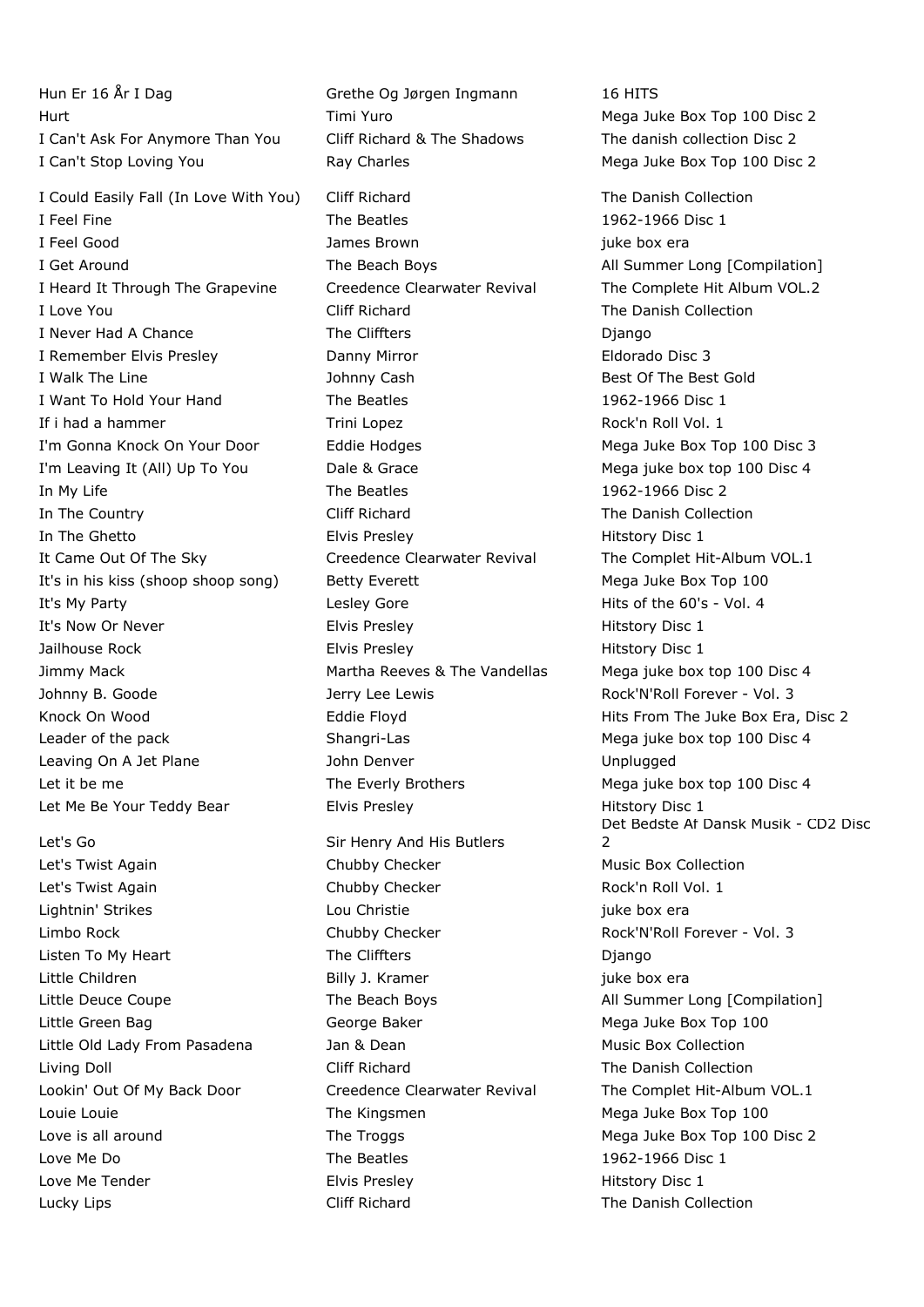Mama Loo The Les Humphries Singers Kuhstall Hits 2009 CD 1 Mamma Mae Sir Henry Southern Det Bedste Af Det Bedste Af Det Bedste Af Det Bedste Michelle The Beatles The Beatles 1962-1966 Disc 2 Moody Blue Elvis Presley Moody Blue Move It Cliff Richard The Danish Collection Mr. Tambourine Man The Byrds The Byrds Life [Original Soundtrack] Mustang Sally **The Commitments The Commitments Drive Time 3 Disc 2 Disc 2** Disc 2 My Boy Lollipop Millie Millie Classic Cuts 10 My Cherie Amour Stevie Wonder My Girl The Temptations Reklame Hits Reklame Hits My Guy Mary Wells Mary Wells Mega Juke Box Top 100 Disc 3 My Heart And I The Cliffters The Cliffters and Django My special prayer **Percy Sledge** Mega juke box top 100 Disc 4 My Way **New York New York Is Greatest Hits** New York: His Greatest Hits No Particular Place To Go 
Stardust: Rock, Vol. 3 Norwegian Wood (This Bird Has Flown) The Beatles 1962-1966 Disc 2 Now And Then There's A Fool Such As I Elvis Presley **Hitstory Disc 1** Hitstory Disc 1 Nowhere Man Nowhere Man Nowhere Man Nowhere Man Nowhere Man Nowhere Man Nowhelm The Beatles 2 Ob-La-Di, Ob-La-Da The Beatles The Beatles [White Album] Disc 1 Oh Oh What A Kiss Rocking Ghost On The Road Again **Canned Heat** Heat Hits From The Juke Box Era, Disc 2 Paperback Writer The Beatles 1962-1966 Disc 2 Perfida **The Cliffters The Cliffters Cliffters Django** Perhaps Love **Communist Communist Communist Communist Communist Communist Communist Communist Communist Communist Communist Communist Communist Communist Communist Communist Communist Communist Communist Communist Communis** Pictures Of Matchstick Men Status Quo Please Please Me **The Beatles** 1962-1966 Disc 1 Poetry in motion and the Submunity Johnny Tillotson and the Rock'n Roll Vol. 1 Pretty Belinda **Chris Andrews** Chris Andrews Greatest Hits Of The 70 s Pretty Woman **Roy Orbinson** Roy Orbinson Life [Original Soundtrack] Proud Mary **Creedence Clearwater Revival** The Complet Hit-Album VOL.1 Ramona **The Bachelors** The Bachelors Totally Rock'n'roll Rescue Me **Fontella Bass** Mega Juke Box Top 100 Disc 3 Return To Sender **Elvis Presley** Elvis Presley **Elvis Presley** Hitstory Disc 1 Rhythm of the rain The Cascades The Cascades Mega Juke Box Top 100 Ridding Cossack The Cliffters The Cliffters Cossack Django Ring Of Fire The Sect of The Best Gold Best Gold Aring Of The Best Gold River Deep Mountain High Tina Turner Tina Turner All the Best Disc 1 Rock Around The Clock **Bill Haley & His Comets** Rock Around The Clock Rock 'n' Roll - Jive **Div.** Kunstnere Roll Over Beethoven **Chuck Berry Chuck Berry** Mega Juke Box Top 100 Disc 2 Ruby Don't Take Your Love To Town Kenny Rogers 25 Greatest Hits San Francisco Scott Mckenzie Communication Contents (Content of Life [Original Soundtrack] San Quentin **San Quentin Best Of The Best Gold Best Gold Best Gold Best Gold** Saturday Night At The Movies The Drifters The Drifters The Good Life With The Drifters Save the last dance for me The Drifters The Drifters Mega Juke Box Top 100 Disc 2

Song Review: A Greatest Hits Collection [Import Bonus Tracks] Det Bedste Af Dansk Musik - CD2 Disc  $\overline{2}$ Whatever You Want: The Best of Status Quo Disc 1

Sealed With A Kiss **Brian Hyland** Mega Juke Box Top 100 Disc 3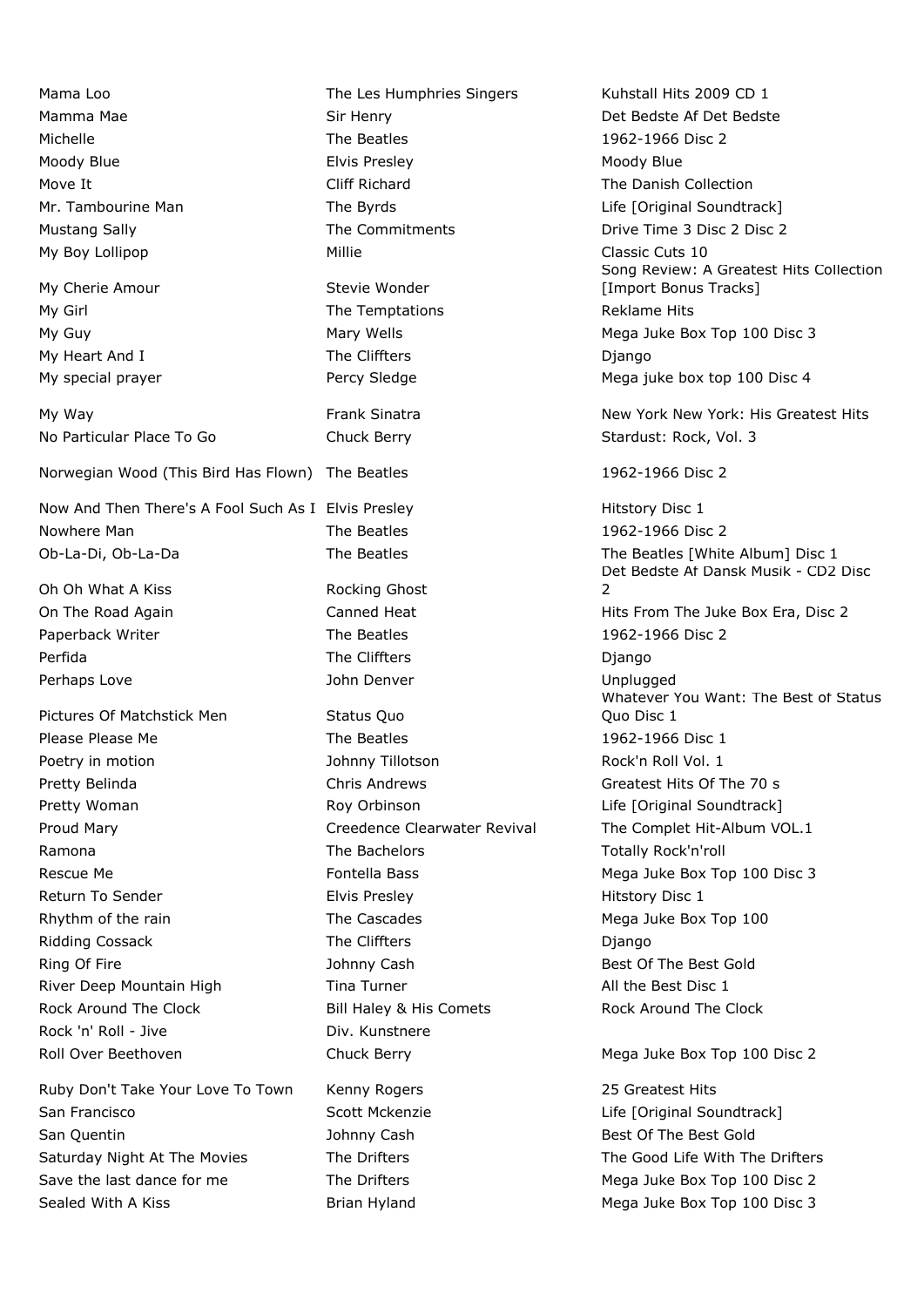She Loves You **She Loves You** The Beatles 1962-1966 Disc 1 Sheila **Tommy Roe** Tommy Roe Music Box Collection She's Not You Elvis Presley Hitstory Disc 1 Shout **Example 2** Shout Lulu And The Lovers **Music Box Collection** Smoke Gets In Your Eyes The Platters The Platters Music Box Collection

Stop The Music **Hitmakers** 

The Chapel Of Love The Dixie Cups The Dixie Cups Music Box Collection

Uptight (Everything's Alright) Stevie Wonder Walk On By The Cliffters The Cliffters Django Walkin' Back To Happiness Thelen Shapiro Theorem iuke box era We Can Work It Out The Beatles 1962-1966 Disc 2

Stand By Me **Ben E. King Community** Lovesongs Top 100 Disc 4

Stuck On You **Elvis Presley Elvis Presley Elvis Presley Hitstory Disc 1** Sugar Sugar The Archies Music Box Collection Cugar Sugar Archies Archies Music Box Collection Summer Holiday Cliff Richard The Danish Collection Suspicious Minds Elvis Presley Hitstory Disc 1 Suzie Q Creedence Clearwater Revival The Complet Hit-Album VOL.1 Take Good Care Of My Baby Svenne & Lotta Contact Coldies But Greatest Take Me Home Country Roads and John Denver The Muslem Country Roads and John Denver Muslem Country Roads and John Denver And Muslem Unplugged Tell Laura I Love Her **Ray Peterson** Ray Peterson Mega juke box top 100 Disc 4 The Birds And The Bees The Box Collection and The Birds And The Bees Jewel Akins Music Box Collection

The Great Pretender The Platters The Platters Rock'N'Roll Forever - Vol. 3 The Letter The Box Tops The Box Tops Music Box Collection The Locomotion The Locomotion Little Eva Collection Construction Collection Collection The Midnight Special **Creedence Clearwater Revival** The Complet Hit-Album VOL.1 The Missing Link The Cliffters The Cliffters Django The Young Ones Cliff Richard The Danish Collection Then He Kissed Me The Crystals The Crystals Mega Juke Box Top 100 Disc 3 This Land Is Your Land Trini Lopez Trini Lopez Mega Juke Box Top 100 Disc 3 Those Were The Days **Mary Hopkin** Mary Hopkin Mega Juke Box Top 100 Disc 3 Ticket To Ride The Seatles The Beatles 1962-1966 Disc 1 Travelin' Band Creedence Clearwater Revival The Complete Hit Album VOL.2 Travellin' Home The Cliffters The Cliffters Django Travellin' Light Cliff Richard The Danish Collection Twist And Shout The Beatles The Beatles Classic Cuts 10 Twistin' Patricia **The Cliffters** The Cliffters **Cliffters** Django Ulven Peter Peter Belli Rejsende i Rock'n Roll Unchained Melody The Righteous Brothers Lovesongs Top 100 Disc 3 Up Around The Bend **Creedence Clearwater Revival** The Complet Hit-Album VOL.1

See You Later Alligator **Bill Haley & His Comets** Rock Around the Clock [Goldies]

Something Stupid Frank Sinatra/Nancy Sinatra New York New York: His Greatest Hits Det Bedste Af Dansk Musik - CD2 Disc  $\overline{2}$ 

Strangers In The Night **Frank Sinatra** Frank Sinatra New York New York: His Greatest Hits Surfin' Safari **The Beach Boys** The Beach Boys All Summer Long [Compilation] Surfin' U.S.A. The Beach Boys The Ultimate Summer Party Disc 1 Sweet Hitch Hiker **Creedence Clearwater Revival** The Complete Hit Album VOL.2

The Girl From Ipanema The Girl Frank Sinatra New York New York: His Greatest Hits This Diamond Ring This Diamond Ring Gary Lewis & The Playboys Hits From The Juke Box Era, Disc 2 Song Review: A Greatest Hits Collection [Import Bonus Tracks]